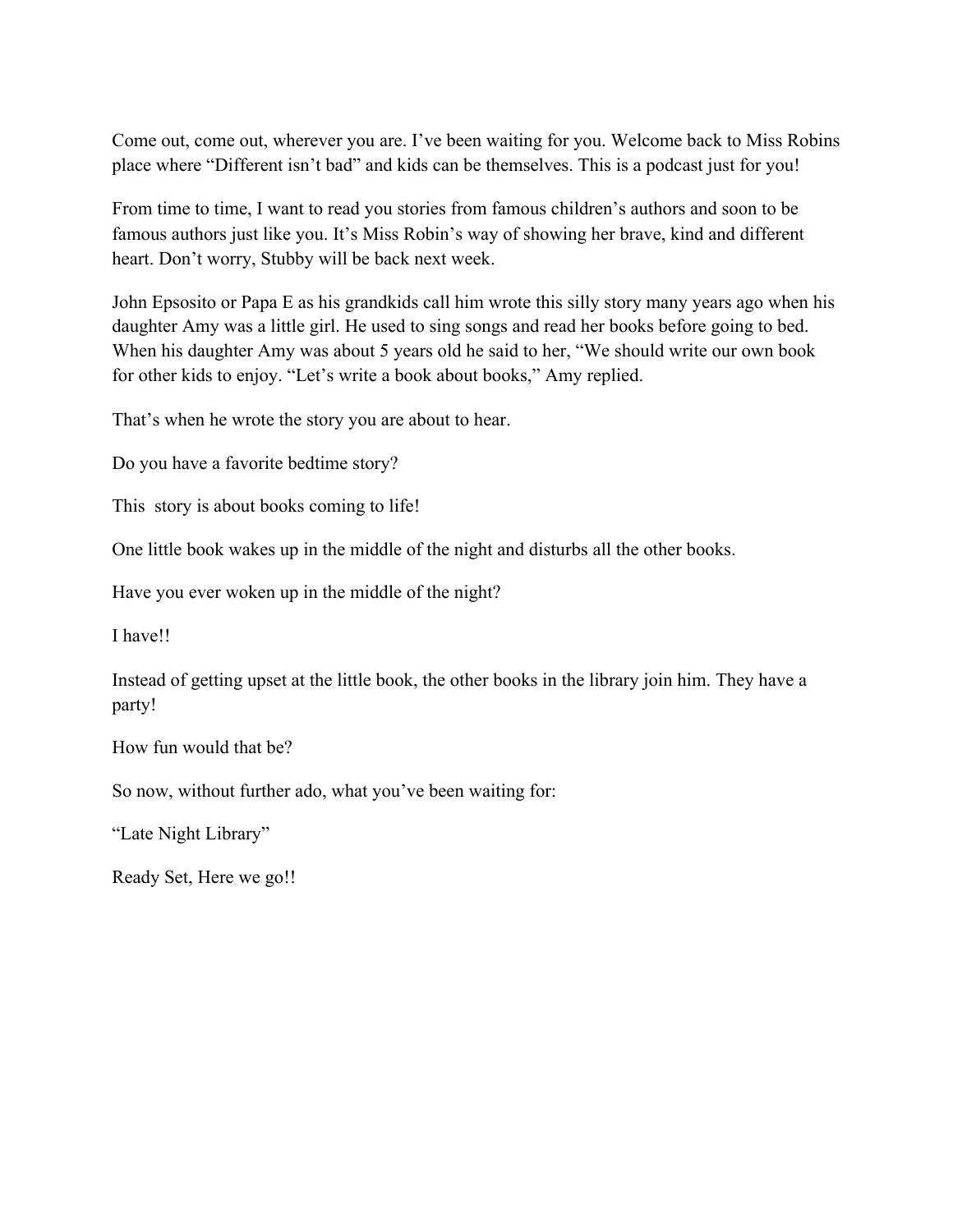**Late Night Library**

by John D. Esposito

It was dark in the library late one night. The books were all sleeping, nestled in tight.

There were books about people, books about cars. There were books about bugs and planets and stars.

The books were tired from being so read. They pulled closed their covers and laid down their heads.

But one little book on the edge of the shelf, fell to the floor and woke up itself!

Hey! Said the others. We're trying to sleep.

So he tried to climb back without making a peep.

The book tried and tried to not make a sound. But each time he fell with a BANG to the ground.

Soon they all were awake, late that night. You'd never believe the hilarious sight!

Some books were laughing while others would dance. Some books were singing, on shelves they would prance!

There was so much noise from the books in the crowd. You could hear them outside, it had gotten that loud!

A policeman came by when he heard all the chatter. He peeked in the window as he stood on his ladder.

He stared with both eyes what he saw made him frown, the books looked so silly all jumping around!

So he called the librarian, and lo and behold, he knew she would say something loud something bold!

"I'll take care of this matter," she yelled back at him.

"No parties on my watch, this madness must end."

"SHHH!" She said harshly as she watched all the motion.